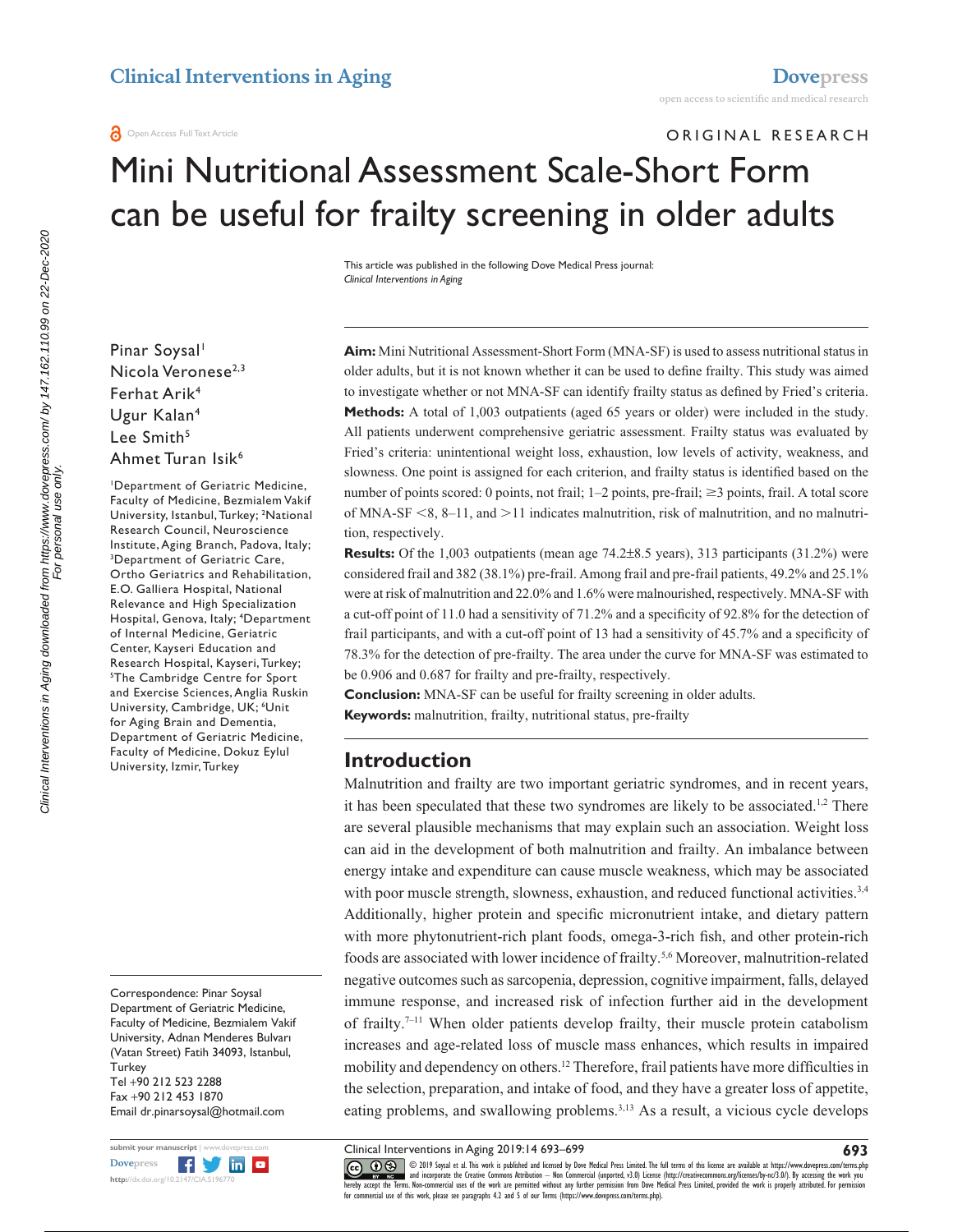between malnutrition and frailty. The screening of frailty and nutritional status as well as early diagnosis is needed to implement appropriate interventions.

The Mini-Nutritional Assessment Scale-Short Form  $(MNA-SF)^{14}$  is a screening scale used to assess nutritional status, but it also includes queries regarding other geriatric issues, including cognitive impairment and depression, mobility, acute disease or psychological stress, weight loss, and food intake, which can define not only malnutrition but can also provide information regarding frailty and pre-frailty.14 Moreover, analysis by MNA-SF is much quicker and easier when compared to measurement by Fried's phenotypic criteria. Also, it provides additional information about some of the health issues, such as cognition, which are not evaluated by Fried's criteria.15 Additionally, there are only a few studies that have found an association between MNA-SF scores and frailty.<sup>16,17</sup>

Therefore, this study was aimed to investigate whether or not the MNA-SF can identify frailty status as defined by Fried's criteria.18

## **Methods**

## **Participants**

A total of 1,402 outpatients who were admitted to a geriatric outpatient clinic for any health issue between February 2017 and June 2018 were included in the study. Information regarding patients' age, sex, education level, comorbidities, and number of drugs used were recorded. All the patients underwent comprehensive geriatric assessment (CGA), including Mini-Mental State Examination (MMSE), 19 Geriatric Depression Scale (GDS)<sup>20</sup> for neurocognitive evaluation, basic and instrumental activities of daily living (BADL and IADL, respectively) for functionality evaluation,<sup>21</sup> Tinetti Performance-Oriented Mobility Assessment (POMA) for mobility evaluation, $22$  and MNA-SF for nutritional evaluation.<sup>23</sup>

Patients who did not complete CGA; patients who refused to participate; patients who had a history of severe illness that may impair general health status, such as acute renal failure, acute liver failure, acute cerebrovascular event, and sepsis; and patients under 65 years of age were excluded. Dementia was diagnosed according to *Diagnostic and Statistical Manual of Mental Disorders*, Fifth Edition, criteria and patients with severe dementia, who were classified as Clinical Dementia Rating 3, were also excluded as these individuals might not be able to accurately recall responses for questions mentioned in Fried and MNA-SF questionnaires. Moreover, the reliability of hand grip strength is low for older patients

with dementia.<sup>24,25</sup> After CGA was performed by a geriatrician, 1,003 patients who did not meet the exclusion criteria were included in this study. Informed consent was provided by each participant or a legal guardian before participating in the study.

## MNA-SF and diagnosis of frailty

The MNA-SF test comprises simple measurements and six questions that can be completed in less than 5 minutes: anthropometric measurements (body mass index, weight loss); global assessment (mobility); and dietary questionnaire and subjective assessment (food intake, neuropsychological problems, acute disease). A total score of MNA-SF  $\leq 8, 8-11$ , and  $>11$  indicates malnutrition, risk of malnutrition, and no malnutrition, respectively.23,26

Fried et al in 2001 defined the frailty status based on five dimensions of frailty phenotype. These criteria include: shrinking, exhaustion, low levels of physical activity, weakness, and slowness. One point is assigned for each criterion: 0 points, not frail/robust; 1–2 points, pre-frail;  $\geq$ 3 points, frail.<sup>18</sup> Weakness, assessed by grip strength of the dominant hand with a dynamometer, was defined as less than or equal to the cut-off points according to the sex and BMI points determined by Fried et al. Shrinking was defined as unintentional weight loss of 4.5 kg or  $>5\%$  of baseline body weight within the previous year. Patients were considered to have low physical activity if they had performed no physical activity, or rarely had short walks, or spent most of the time sitting in the previous year.<sup>18,27</sup> Gait speed was evaluated by using 4 m walking test, and it was regarded as slow if the time recorded was less than or equal to the cut-off points according to sex and height. The exhaustion criterion was met if the answer was, "Much or most of the time" when asked, "How often in the last week did you feel this way" to either of the following two statements: "I felt that everything I did was an effort" and "I could not get going."18

The investigation conformed to the Declaration of Helsinki. Written informed consent was received from the elderly subjects themselves or their proxy, and ethical approval was given by Erciyes University Institutional Board (2017/405).

#### Statistical analyses

SPSS statistics (version 17.0) was used to perform the analysis. Nominal variables were assessed by Pearson's chisquared test. Continuous variables with normal distribution were analyzed using one-way ANOVA followed by a post hoc test, and the Kruskal–Wallis test was used to assess the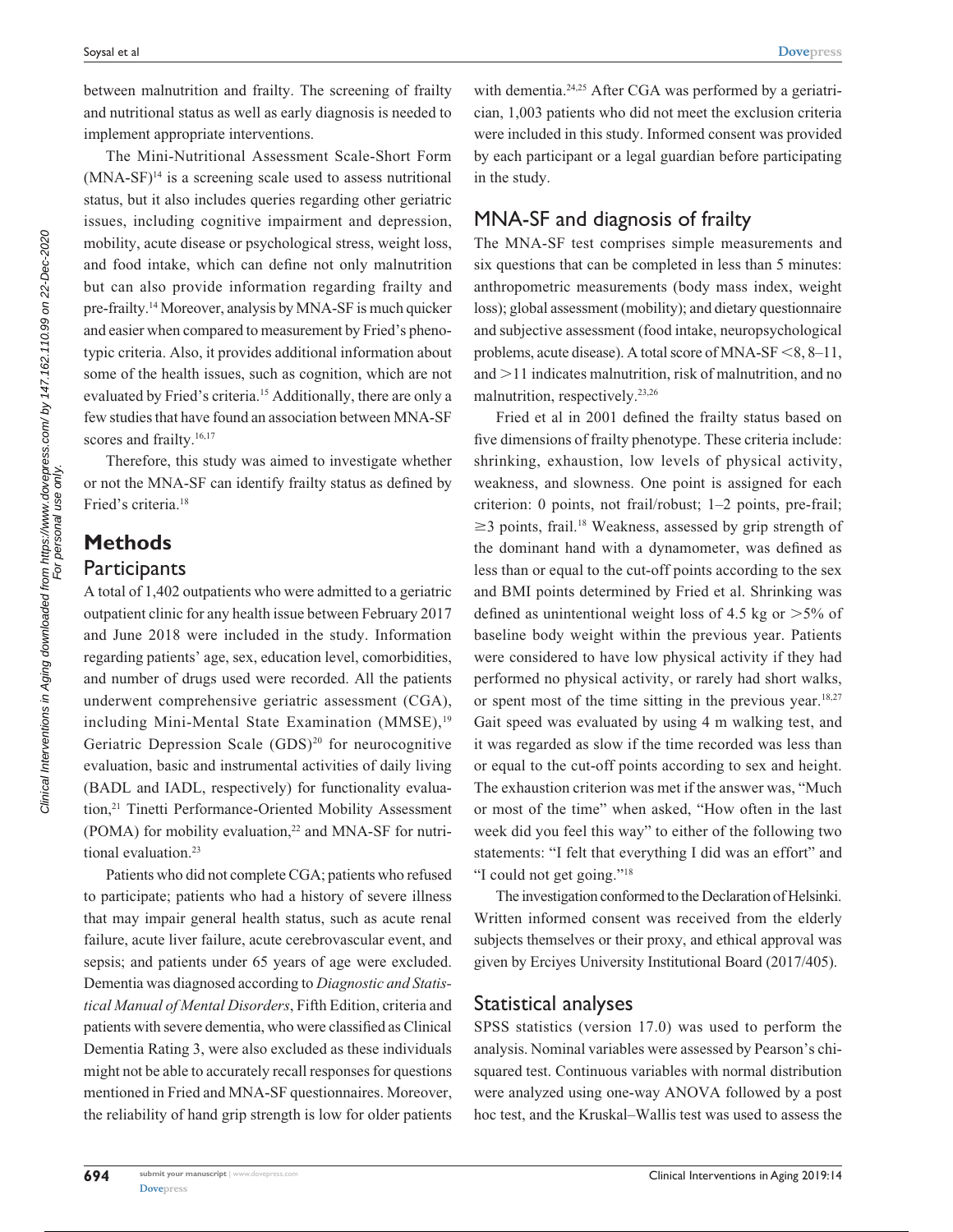presence of non-normal distribution. Variances in more than two groups were assessed by post hoc Tukey's test. The area under the receiver operating characteristic (ROC) curve was used to test the predictive accuracy to determine a suitable cut-off point. The test was repeated two times at an interval of 3 weeks by another researcher. Internal consistency was analyzed using Cronbach's alpha test. Cut-off scores were assessed by constructing the ROC curve. All analyses were conducted for both frail and pre-frail groups separately. Sensitivity, specificity, and positive (PPVs) and negative predictive values (NPVs) were calculated for different cut-off scores of MNA-SF to identify pre-frail and frail older adults. For *P*<0.05, results were considered statistically significant.

### **Results**

Of the 1,003 outpatients (mean age 74.2±8.5 years), 73.5% were female.

A total of 313 participants (31.2%) were considered frail, 382 (38.1%) pre-frail, and 308 (30.7%) non-frail. About 6.8% of the patients were found to be malnourished, 33.0% were at risk for malnutrition, and 60.2% had a normal nutritional status. BADL, IADL, MMSE, POMA, and MNA-SF scores were lower, and the GDS and timed up and go test scores were higher in the frail group than in both pre-frail and robust groups (for each group, *P*<0.05). Descriptive characteristics of the participants are given in Table 1.

All the MNA-SF items that indicate malnutrition and total scores were significantly higher in frailty and pre-frailty groups than in the robust group  $(P<0.05)$ .

Among frail and pre-frail patients, 49.2% and 25.1% were at risk of malnutrition and 22.0% and 1.6% were malnourished, respectively  $(P<0.05)$  (Table 2).

The Cronbach's alpha for the internal consistency of the MNA-SF was 0.730, and the interclass correlation coefficient for the test–retest reliability was 0.776. MNA-SF with a cut-off point of 11.0 showed a sensitivity of 71.2% and a specificity of 92.8% for the detection of frail participants, and a cut-off point of 13 showed a sensitivity of 45.7% and a specificity of 78.3% for the detection of pre-frailty. The sensitivity, specificity, PPV, and NPV of the MNA-SF according to the Fried's criteria are shown in Table 3.

The area under the ROC curve for MNA-SF was estimated to be 0.906 and 0.687 for frailty and pre-frailty, respectively (Figure 1).

## **Discussion**

The present study found that frailty status is associated with the nutritional status, and that MNA-SF shows strong **Table 1** Descriptive characteristics of the participants

| Age (years) (mean±SD)                          | $74.2 + 8.5$  |  |  |  |
|------------------------------------------------|---------------|--|--|--|
| Gender, % (female/male)                        | 73.5/26.5     |  |  |  |
| Education (years)                              | $1.1 \pm 1.3$ |  |  |  |
| Body mass index (kg/m <sup>2</sup> ) (mean±SD) | 33.1±42.0     |  |  |  |
| Comorbidities (%)                              |               |  |  |  |
| • Hypertension                                 | 65.5          |  |  |  |
| • Diabetes mellitus                            | 35.2          |  |  |  |
| • Congestive heart failure                     | 6.5           |  |  |  |
| Coronary artery disease                        | 13.6          |  |  |  |
| <b>COPD</b>                                    | 17.6          |  |  |  |
| Osteoarthritis                                 | 18.0          |  |  |  |
| Dementia                                       | 7.1           |  |  |  |
| • Dysphagia                                    | 5.2           |  |  |  |
| • Depression                                   | 24.4          |  |  |  |
| Geriatric assessment (mean±SD)                 |               |  |  |  |
| • MMSE                                         | $24.3 + 4.6$  |  |  |  |
| <b>BADL</b>                                    | $89.5 + 33.1$ |  |  |  |
| $\bullet$ IADL                                 | $17.3 + 7.4$  |  |  |  |
| GDS                                            | $4.8 + 4.2$   |  |  |  |
| <b>POMA</b>                                    | $27.4 + 8.6$  |  |  |  |
| • TUG (seconds)                                | $14.1 + 9.7$  |  |  |  |
|                                                |               |  |  |  |

**Abbreviations:** BADL, basic activity of daily living (0 [worst]–100 [best]); GDS, Geriatric Depression Scale (15 [worst]–0 [best]); IADL, instrumental activity of daily living (0 [worst]–23 [best]); MMSE, Mini-Mental State Examination (0 [worst]–30 [best]); POMA, Performance-Oriented Mobility Assessment (0 [worst]–28 [best]); TUG, timed up and go test; SD, standard deviation.

correlation with Fried's frailty criteria in older adults. Therefore, MNA-SF can be useful in identifying frail and pre-frail patients against the Fried's frailty phenotype as a reference standard.

Frailty is a common geriatric syndrome. In our study, the prevalence of frail and pre-frail patients was found to be 31.6% and 36.2%, respectively. The high prevalence of frailty might be related to low educational level and low socioeconomic status of the Turkish community's older patients, which can be attributed to poor dietary intake/ compliance, and due to the fact that the study population mainly consisted of older adults who had been admitted to the geriatric center for some health issue, and hence do not represent the whole community.28–30

A number of scales have been validated to help in the identification of frail subjects, but there is no consensus regarding which frailty evaluation tool should be used for the assessment of frailty status. Many factors can lead to the development of frailty, but malnutrition plays an important role.3 Malnutrition is characterized by deficiency in nutrient absorption or a decrease in nutrient intake, which can cause

For personal use only.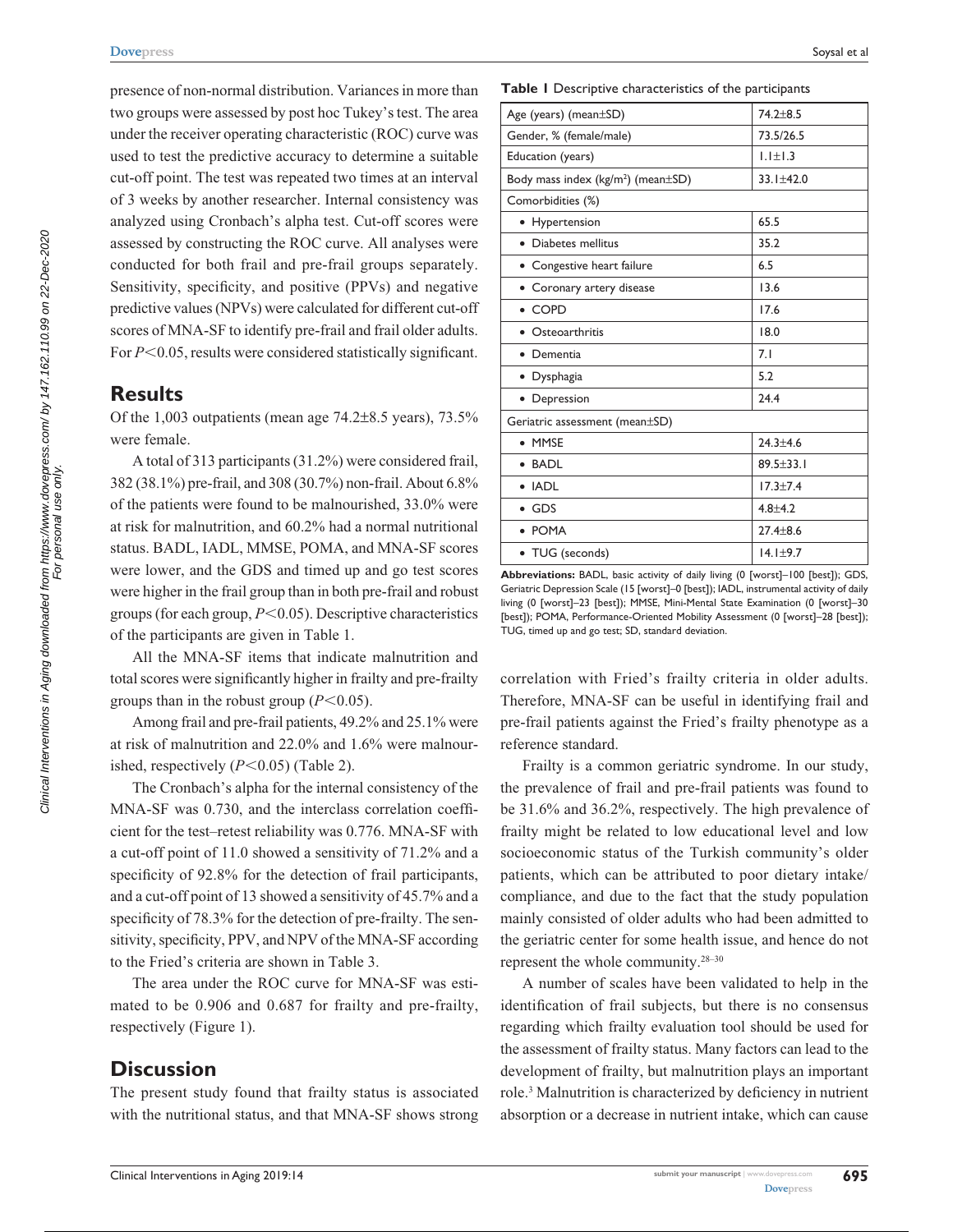#### **Table 2** Relationship between items of MNA-SF and frailty status

| <b>MNA-SF items</b>                                | Robust (29.8%) | Pre-frail (38.1%) | Frail (32.1%) | P-value |  |  |  |  |  |
|----------------------------------------------------|----------------|-------------------|---------------|---------|--|--|--|--|--|
| <b>Malnutrition parameters</b>                     |                |                   |               |         |  |  |  |  |  |
| <b>MNA-SF</b> scores                               | $13.4 \pm 1.0$ | $12.3 \pm 1.8$    | $9.6 + 2.7$   | < 0.001 |  |  |  |  |  |
| Risk of malnutrition (%)                           | 7.1            | 25.1              | 49.2          | < 0.001 |  |  |  |  |  |
| Malnutrition (%)                                   | 0              | 1.6               | 22.0          | < 0.001 |  |  |  |  |  |
| <b>MNA-SF</b> parameters                           |                |                   |               |         |  |  |  |  |  |
| Decrease in food intake (%)                        |                |                   |               |         |  |  |  |  |  |
| Severe decrease                                    | 1.3            | 1.8               | 4.1           | < 0.001 |  |  |  |  |  |
| Moderate decrease                                  | 9.1            | 16.2              | 42.8          |         |  |  |  |  |  |
| No decrease                                        | 89.6           | 81.9              | 43.1          |         |  |  |  |  |  |
| Weight loss (%)                                    |                |                   |               |         |  |  |  |  |  |
| Weight loss greater than 3 kg                      | 2.3            | 8.4               | 29.7          | < 0.001 |  |  |  |  |  |
| Does not know                                      | 1.6            | 5.0               | 10.5          |         |  |  |  |  |  |
| Weight loss between I and 3 kg                     | 3.6            | 5.5               | 10.5          |         |  |  |  |  |  |
| No weight loss                                     | 92.5           | 81.2              | 44.4          |         |  |  |  |  |  |
| Mobility (%)                                       |                |                   |               |         |  |  |  |  |  |
| Bed or chair bound                                 | $\mathbf 0$    | 0                 | 4.5           | < 0.001 |  |  |  |  |  |
| Able to get out of bed/chair but does not go out   | 0.3            | 5.5               | 30.4          |         |  |  |  |  |  |
| Goes out                                           | 99.7           | 94.5              | 65.2          |         |  |  |  |  |  |
| Suffered psychological stress or acute disease (%) |                |                   |               |         |  |  |  |  |  |
| Yes                                                | 9.1            | 11.5              | 24.6          | < 0.001 |  |  |  |  |  |
| No                                                 | 90.9           | 88.5              | 75.4          |         |  |  |  |  |  |
| Neuropsychological problems (%)                    |                |                   |               |         |  |  |  |  |  |
| Severe dementia or depression                      | 3.9            | 30.1              | 49.2          | < 0.001 |  |  |  |  |  |
| Mild dementia                                      | 2.9            | 11.5              | 18.8          |         |  |  |  |  |  |
| No psychological problems                          | 93.2           | 58.4              | 32.0          |         |  |  |  |  |  |
| Body mass index (BMI) (%)                          |                |                   |               |         |  |  |  |  |  |
| BM < 19                                            | 0.3            | 0.3               | 3.5           | < 0.001 |  |  |  |  |  |
| BMI 19 to <21                                      | 0.7            | 2.1               | 7.0           |         |  |  |  |  |  |
| BMI 21 to $<$ 23                                   | 0.3            | 2.9               | 7.0           |         |  |  |  |  |  |
| $BMI \geq 23$                                      | 98.7           | 94.7              | 82.5          |         |  |  |  |  |  |

**Abbreviations:** MNA, Mini Nutritional Assessment; MNA-SF, MNA-Short Form.

many negative outcomes and consequently lead to frailty, if this condition is not treated or treatment is delayed.<sup>3,8,9</sup> Thus, nutritional screening is very important for definition of frailty and frail older adults represent primary targets for nutritional therapy.<sup>31</sup> Both MNA and MNA-SF are validated and effective tools for malnutrition screening, and when developing MNA, Vellas et al, different from previous scales, the two can use screening nutritional status for the frail older patients.<sup>23</sup>

Furthermore, in a study by Lilimand, MNA-SF was found to be an effective and valid screening scale to define malnutrition in frail older adults.<sup>31</sup>

Until now, there have been few studies investigating associations between MNA-SF scores and frailty, and these studies have found significant associations between nutritional status and frailty status.3,24,32 One of them carried out by Chang et al<sup>17</sup> showed that community-dwelling older

#### **Table 3** The sensitivity, specificity, NPVs, and PPVs of MNA-SF

|               | Cut-off | <b>Diagnosis</b> | Sensitivity (%) (Interval) | Specificity (%) (Interval) | PPV (%) (Interval)  | $\vert$ NPV $\langle\% \rangle$ (Interval) |
|---------------|---------|------------------|----------------------------|----------------------------|---------------------|--------------------------------------------|
| <b>MNA-SF</b> | 13.0    | Pre-frail        | 45.71 (39.77-51.75)        | 78.32 (73.09-82.96)        | 67.37 (61.55–72.0)  | 59.57 (56.57–62.51)                        |
|               | 11.0    | Frail            | 71.25 (65.89-76.20)        | 92.86 (89.39–95.47)        | 91.02 (87.07-93.85) | 76.06 (72.69–79.14)                        |

**Abbreviations:** MNA, Mini Nutritional Assessment; MNA-SF, MNA-Short Form; PPV, positive predictive value; NPV, negative predictive value.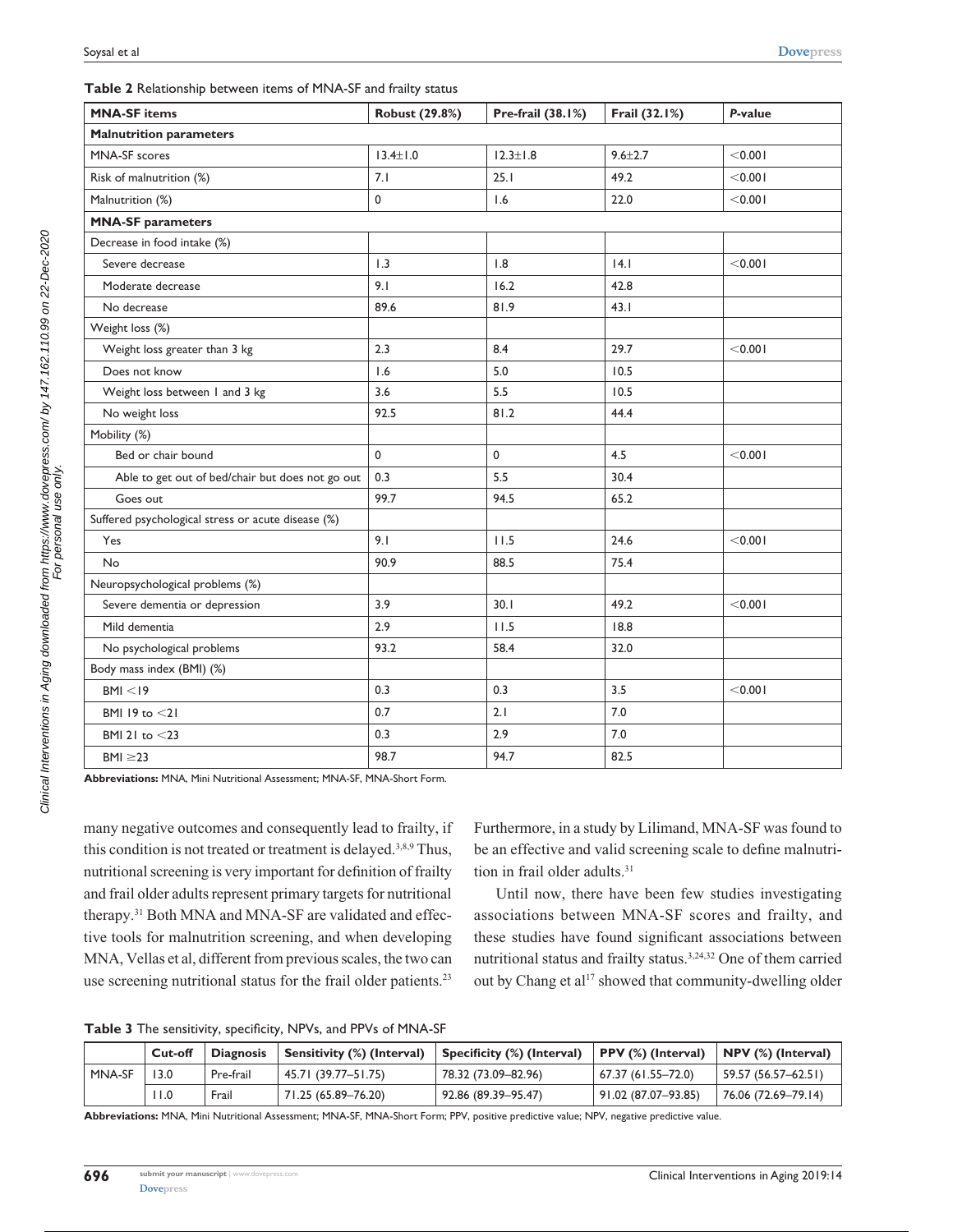

**Figure 1** Receiver operating characteristic curve (ROC) analysis of the MNA-SF to detect (**A**) frailty and (**B**) pre-frailty. **Abbreviations:** AUC, area under the curve; MNA, Mini-Nutritional Assessment; MNA-SF, MNA-Short Form.

people who were frail had a high risk of malnutrition when evaluated by MNA-SF. Another study by Jürschik et al, including 640 community-dwelling elders, revealed that the higher the score of both MNA and MNA-SF, the higher was the frailty index score; thus, it was suggested that both tests could be useful to identify frail older adults.16 Similar to these studies, we also found that frailty and pre-frailty were strongly associated with nutritional status, as evaluated by MNA-SF. However, we showed that there was a strong relationship between each of the MNA-SF items and frailty status and that MNA-SF exhibited high specificity and high sensitivity in detecting not only malnutrition, but also frailty. This could be explained by several reasons. Firstly, even if MNA-SF is a screening tool for nutritional status, it also includes queries for the existence of dementia and depression, which are strongly associated with frailty.7,33 Secondly, weight loss and decreased food intake, two items on the MNA-SF, can contribute to the development of both malnutrition and frailty, and an imbalance between energy intake and expenditure leads to muscle weakness, which can be correlated with all of the frailty criteria including exhaustion, poor muscle strength, decreased functional activities, and slowness.4 Thirdly, assessment of suffering from psychological stress or acute disease, another item of MNA-SF, may also be critical in the determination of frailty status owing to the fact that "mood and motivational frailty" is a part of physical and cognitive frailty, and frail patients usually tend to suffer from acute diseases and hospitalization.7,32,34 Lastly, frailty increases age-related loss of muscle mass and muscle

protein catabolism resulting in impaired mobility, which is also assessed by MNA-SF.23,35 All these features of MNA-SF can explain why its specificity and sensitivity in detecting frailty and pre-frailty are high.

On the other hand, our study revealed that the best cut-off values for detection of frailty and pre-frailty were higher than those for detection of malnutrition and risk of malnutrition (11 vs 13 and 7 vs 11, respectively). Therefore, frailty and pre-frailty should be evaluated even if an older person has a good nutritional status.

The present study has some limitations. First of them is the cross-sectional design. Second is that only physical frailty was evaluated, and cognitive frailty was not evaluated. Third, patients with dementia were excluded, since the frailty phenotype has not been validated in subjects with major cognitive impairment. The strength of our study is the inclusion of a large sample size.

## **Conclusion**

MNA-SF is a fast, simple, and sensitive method for screening both frailty and malnutrition. Therefore, MNA-SF can easily be used for the older adults by clinicians to determine frailty status as well as nutritional status. Thus, two geriatric syndromes, frailty and malnutrition, can be identified by MNA-SF simultaneously in geriatrics practice.

## **Acknowledgments**

This research did not receive any specific grant from funding agencies of the public, commercial, or not-for-profit sectors.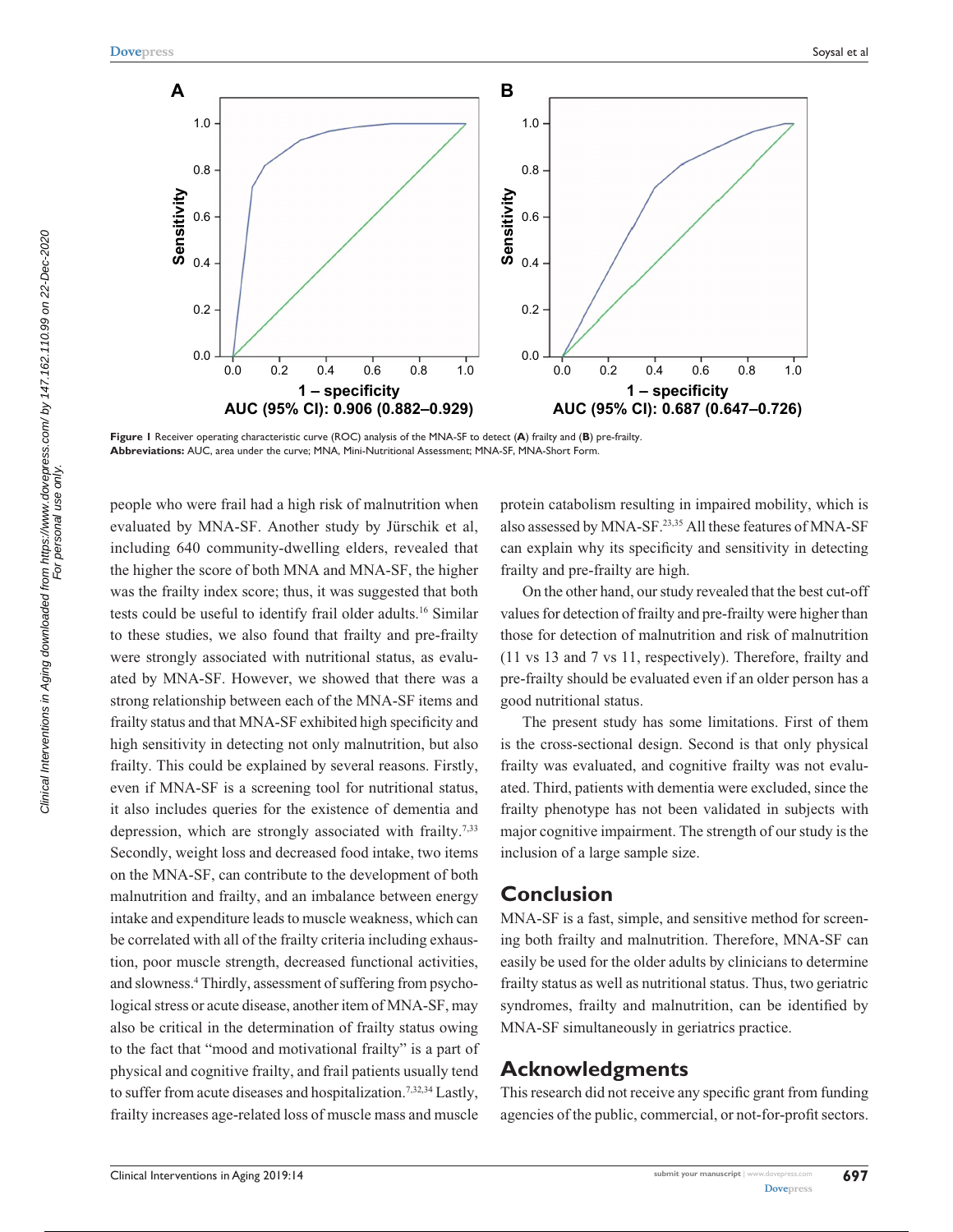Clinical Interventions in Aging downloaded from https://www.dovepress.com/ by 147.162.110.99 on 22-Dec-2020<br>For personal use only. Clinical Interventions in Aging downloaded from https://www.dovepress.com/ by 147.162.110.99 on 22-Dec-2020 For personal use only.

## **Disclosure**

The authors report no conflicts of interest in this work.

## **References**

- 1. Ates Bulut E, Soysal P, Isik AT. Frequency and coincidence of geriatric syndromes according to age groups: single-center experience in Turkey between 2013 and 2017. *Clin Interv Aging*. 2018;13:1899–1905.
- 2. Machon M, Mateo-Abad M, Vrotsou K, et al. Dietary patterns and their relationship with frailty in functionally independent older adults. *Nutrients*. 2018;10:4. doi:10.3390/nu10040406
- 3. Lorenzo-Lopez L, Maseda A, de Labra C, Regueiro-Folgueira L, Rodriguez-Villamil JL, Millan-Calenti JC. Nutritional determinants of frailty in older adults: a systematic review. *BMC Geriatr*. 2017;17(1): 108. doi:10.1186/s12877-017-0515-3
- 4. Abellan van Kan G, Rolland Y, Houles M, Gillette-Guyonnet S, Soto M, Vellas B. The assessment of frailty in older adults. *Clin Geriatr Med*. 2010;26(2):275–286. doi:10.1016/j.cger.2010.02.002
- 5. Shikany JM, Barrett-Connor E, Ensrud KE, et al. Macronutrients, diet quality, and frailty in older men. *J Gerontol A Biol Sci Med Sci*. 2014;69(6):695–701. doi:10.1093/gerona/glt196
- 6. Beasley JM, LaCroix AZ, Neuhouser ML, et al. Protein intake and incident frailty in the Women's Health Initiative observational study. *J Am Geriatr Soc*. 2010;58(6):1063–1071. doi:10.1111/j.1532-5415. 2010.02866.x
- 7. Soysal P, Veronese N, Thompson T, et al. Relationship between depression and frailty in older adults: a systematic review and meta-analysis. *Ageing Res Rev*. 2017;36:78–87. doi:10.1016/j.arr.2017.03.005
- 8. Soderstrom L, Rosenblad A, Thors Adolfsson E, Bergkvist L. Malnutrition is associated with increased mortality in older adults regardless of the cause of death. *Br J Nutr*. 2017;117(4):532–540. doi:10.1017/ S0007114517000435
- 9. Kazancioglu R, Buyukaydin B, Cinar A, Soysal P, Gorcin B, Isik AT. Malnutrition in elderly patients with renal failure: importance of predialysis period. *Eur Geriatr Med*. 2014;5(5):303–306. doi:10.1016/j. eurger.2014.07.004
- 10. Soysal P, Isik AT. Effects of acetylcholinesterase inhibitors on nutritional status in elderly patients with dementia: a 6-month follow-up study. *J Nutr Health Aging*. 2016;20(4):398–403. doi:10.1007/s12603- 015-0603-z
- 11. Ates Bulut E, Soysal P, Aydin AE, Dokuzlar O, Kocyigit SE, Isik AT. Vitamin B12 deficiency might be related to sarcopenia in older adults. *Exp Gerontol*. 2017;95:136–140. doi:10.1016/j.exger.2017.05.017
- 12. Kinney JM. Nutritional frailty, sarcopenia and falls in the elderly. *Curr Opin Clin Nutr Metab Care*. 2004;7(1):15–20.
- 13. Hathaway B, Vaezi A, Egloff AM, Smith L, Wasserman-Wincko T, Johnson JT. Frailty measurements and dysphagia in the outpatient setting. *Ann Otol Rhinol Laryngol*. 2014;123(9):629–635. doi:10.1177/ 0003489414528669
- 14. Kaiser MJ, Bauer JM, Ramsch C, et al. Validation of the Mini Nutritional Assessment Short-Form (MNA-SF): a practical tool for identification of nutritional status. *J Nutr Health Aging*. 2009;13(9):782–788.
- 15. Kim J, Lee Y, Won CW, Lee KE, Chon D. Nutritional status and frailty in community-dwelling older Korean adults: the Korean Frailty and Aging Cohort Study. *J Nutr Health Aging*. 2018;22(7):774–778. doi:10.1007/s12603-018-1005-9
- 16. Jurschik P, Botigue T, Nuin C, Lavedan A. [Association between Mini Nutritional Assessment and the Fried frailty index in older people living in the community]. *Med Clin (Barc)*. 2014;143(5):191–195. doi:10.1016/j.medcli.2013.08.009
- 17. Chang SF. Frailty is a major related factor for at risk of malnutrition in community-dwelling older adults. *J Nurs Scholarsh*. 2017;49(1):63–72. doi:10.1111/jnu.12258
- 18. Fried LP, Tangen CM, Walston J, et al. Frailty in older adults: evidence for a phenotype. *J Gerontol A Biol Sci Med Sci*. 2001;56(3):M146–M156.
- 19. Gungen C, Ertan T, Eker E, Yasar R, Engin F. [Reliability and validity of the standardized Mini Mental State Examination in the diagnosis of mild dementia in Turkish population]. *Turk Psikiyatri Derg*. 2002; 13(4):273–281.
- 20. Durmaz B, Soysal P, Ellidokuz H, Isik AT. Validity and reliability of geriatric depression scale-15 (short form) in Turkish older adults. *North Clin Istanb*. 2018;5(3):216–220. doi:10.14744/nci.2017.85047
- 21. Lawton MP, Brody EM. Assessment of older people: self-maintaining and instrumental activities of daily living. *Gerontologist*. 1969;9(3): 179–186.
- 22. Tinetti ME. Performance-oriented assessment of mobility problems in elderly patients. *J Am Geriatr Soc*. 1986;34(2):119–126.
- 23. Vellas B, Guigoz Y, Garry PJ, et al. The Mini Nutritional Assessment (MNA) and its use in grading the nutritional state of elderly patients. *Nutrition*. 1999;15(2):116–122.
- 24. Uchmanowicz I, Jankowska-Polanska B, Loboz-Rudnicka M, Manulik S, Loboz-Grudzien K, Gobbens RJ. Cross-cultural adaptation and reliability testing of the Tilburg Frailty Indicator for optimizing care of Polish patients with frailty syndrome. *Clin Interv Aging*. 2014; 9:997–1001. doi:10.2147/CIA.S64853
- 25. Alencar MA, Dias JM, Figueiredo LC, Dias RC. Handgrip strength in elderly with dementia: study of reliability. *Rev Bras Fisioter*. 2012; 16(6):510–514.
- 26. Sarikaya D, Halil M, Kuyumcu ME, et al. Mini nutritional assessment test long and short form are valid screening tools in Turkish older adults. *Arch Gerontol Geriatr*. 2015;61(1):56–60. doi:10.1016/j.archger. 2015.04.006
- 27. Cesari M, Leeuwenburgh C, Lauretani F, et al. Frailty syndrome and skeletal muscle: results from the Invecchiare in Chianti study. *Am J Clin Nutr*. 2006;83(5):1142–1148. doi:10.1093/ajcn/83.5.1142
- 28. Soysal P, Stubbs B, Lucato P, et al. Inflammation and frailty in the elderly: a systematic review and meta-analysis. *Ageing Res Rev*. 2016; 31:1–8. doi:10.1016/j.arr.2016.08.006
- 29. Soysal P, Isik AT, Arik F, Kalan U, Eyvaz A, Veronese N. Validity of the mini-nutritional assessment scale for evaluating frailty status in older adults. *J Am Med Dir Assoc*. 2019;20(2):183–187. doi:10.1016/j. jamda.2018.07.016
- 30. Dokuzlar O, Soysal P, Isik AT. Association between serum vitamin B12 level and frailty in older adults. *North Clin Istanb*. 2017;4(1):22–28. doi:10.14744/nci.2017.82787
- 31. Lilamand M, Kelaiditi E, Cesari M, et al. Validation of the mini nutritional assessment-short form in a population of frail elders without disability. Analysis of the toulouse frailty platform population in 2013. *J Nutr Health Aging*. 2015;19(5):570–574. doi:10.1007/s12603- 015-0457-4
- 32. Chang SF, Lin HC, Cheng CL. The relationship of frailty and hospitalization among older people: evidence from a meta-analysis. *J Nurs Scholarsh*. 2018;50(4):383–391. doi:10.1111/jnu.12397
- 33. Ruan Q, Yu Z, Chen M, Bao Z, Li J, He W. Cognitive frailty, a novel target for the prevention of elderly dependency. *Ageing Res Rev*. 2015; 20:1–10. doi:10.1016/j.arr.2014.12.004
- 34. Fitten LJ. Psychological frailty in the aging patient. *Nestle Nutr Inst Workshop Ser*. 2015;83:45–53. doi:10.1159/000382060
- 35. Eeles E, Low Choy N. Frailty and mobility. *Interdiscip Top Gerontol Geriatr*. 2015;41:107–120. doi:10.1159/000381200

**698**